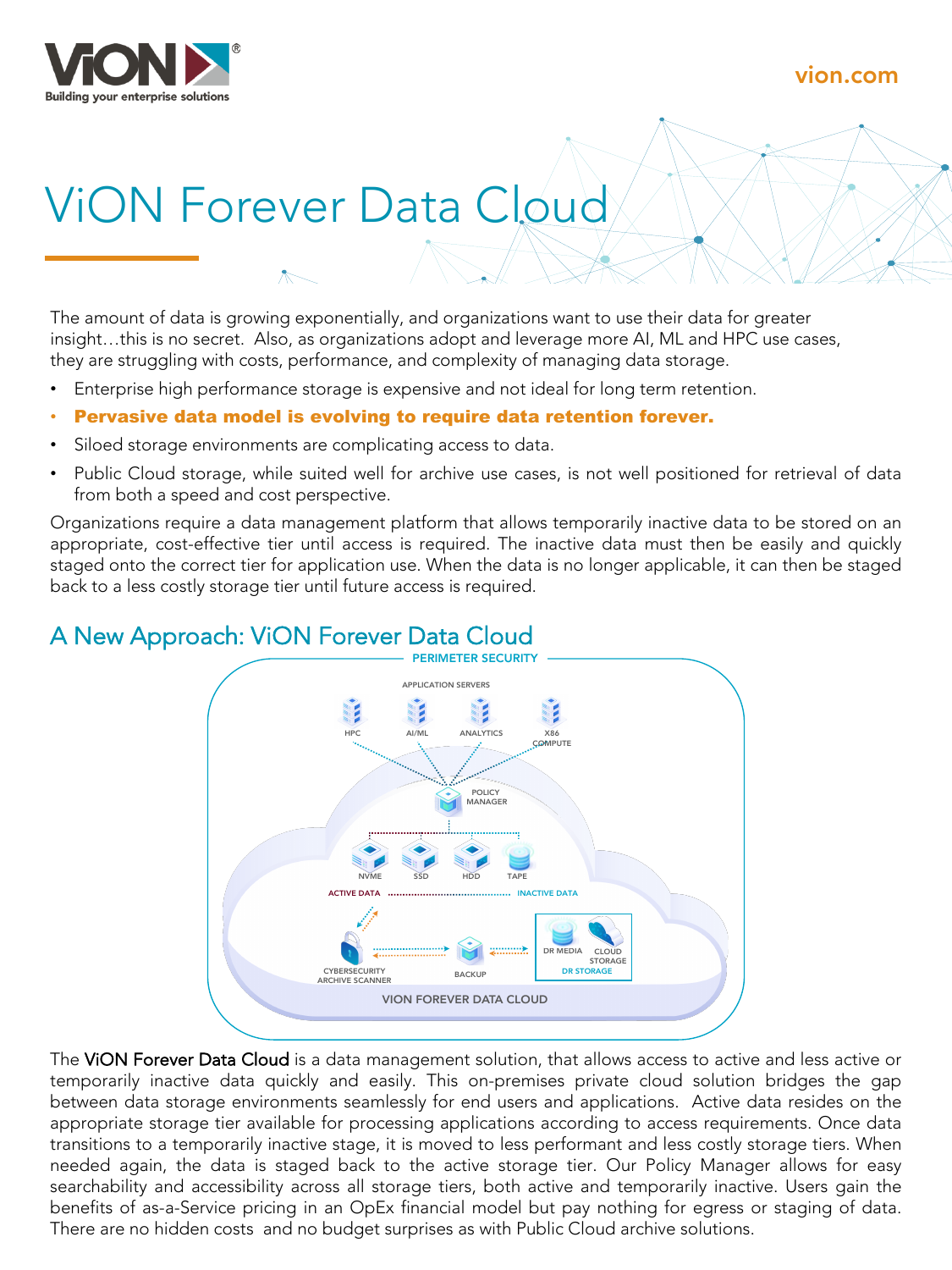# Solution Design and Architecture

ViON's Forever Data Cloud solution leverages enterprise class storage products from virtually all OEM providers. Also included are a variety of technologies and vendor partners that deliver very cost-effective storage. Our solution is architected to easily scale from terabytes (TB) to exabytes (EB) as storage capacities and organizational needs grow over time. New storage technologies can be integrated into the framework, enabling organizations to benefit from the latest advances in capabilities. The solution design also enables customization and flexibility to accommodate specific customer requirements.

| <b>High Performance</b>                                                                     | <b>Fast Staging</b>                                                                      | Slower Staging                                             |
|---------------------------------------------------------------------------------------------|------------------------------------------------------------------------------------------|------------------------------------------------------------|
| All-Flash Arrays<br><b>NVMe</b><br><b>SAN Connectivity</b><br>High Bandwidth<br>Low Latency | <b>Hybrid Storage</b><br><b>NAS Storage</b><br><b>SSD</b><br>HDD<br><b>High Capacity</b> | Tape Media<br><b>Advance Robotics</b><br>Long-Term Storage |

Active Data Inaction of the United States of the United States of the United States of the United States of the U

### High Performance

As organizations leverage more AI and HPC technologies to drive value for customers, performance expectations for active data access become even more critical. But, as performance demands accelerate, so do associated costs. Therefore, it is essential that an effective data access model be designed and deployed. Active storage has to be segmented by requirements and mapped to the optimum storage technology.

As mentioned previously AI and HPC applications are expanding as organizations learn how to harness new capabilities and derive more value from their data. Faster and more precise analysis applications require storage to support more performance. ViON has worked with both market-leading traditional providers as well as emerging disruptive storage vendors to architect the ViON Forever Data Cloud.

Environments requiring the highest performance face the biggest challenges with cost. We divide our highperformance category into multiple segments, matching speed demands with cost of platform, optimizing speed and cost.

For a look at two of our ultra high-speed performance partners, please read Pavilion Storage Datasheet and DDN Datasheet.

### Fast Staging

This storage tier incorporates traditional File (NFS, SMB) and Object (S3) storage solutions. Data stored in this tier can be used for both primary, everyday storage, and currently active applications. This tier can also be used for temporarily inactive data that can then be rapidly staged to an active tier for high performance use. Finally, the fast-staging tier can be an interim staging ground for data movement to slower staging storage such as tape solutions.

Take a look at one of our partners included in our fast-staging tier in the Scality Datasheet.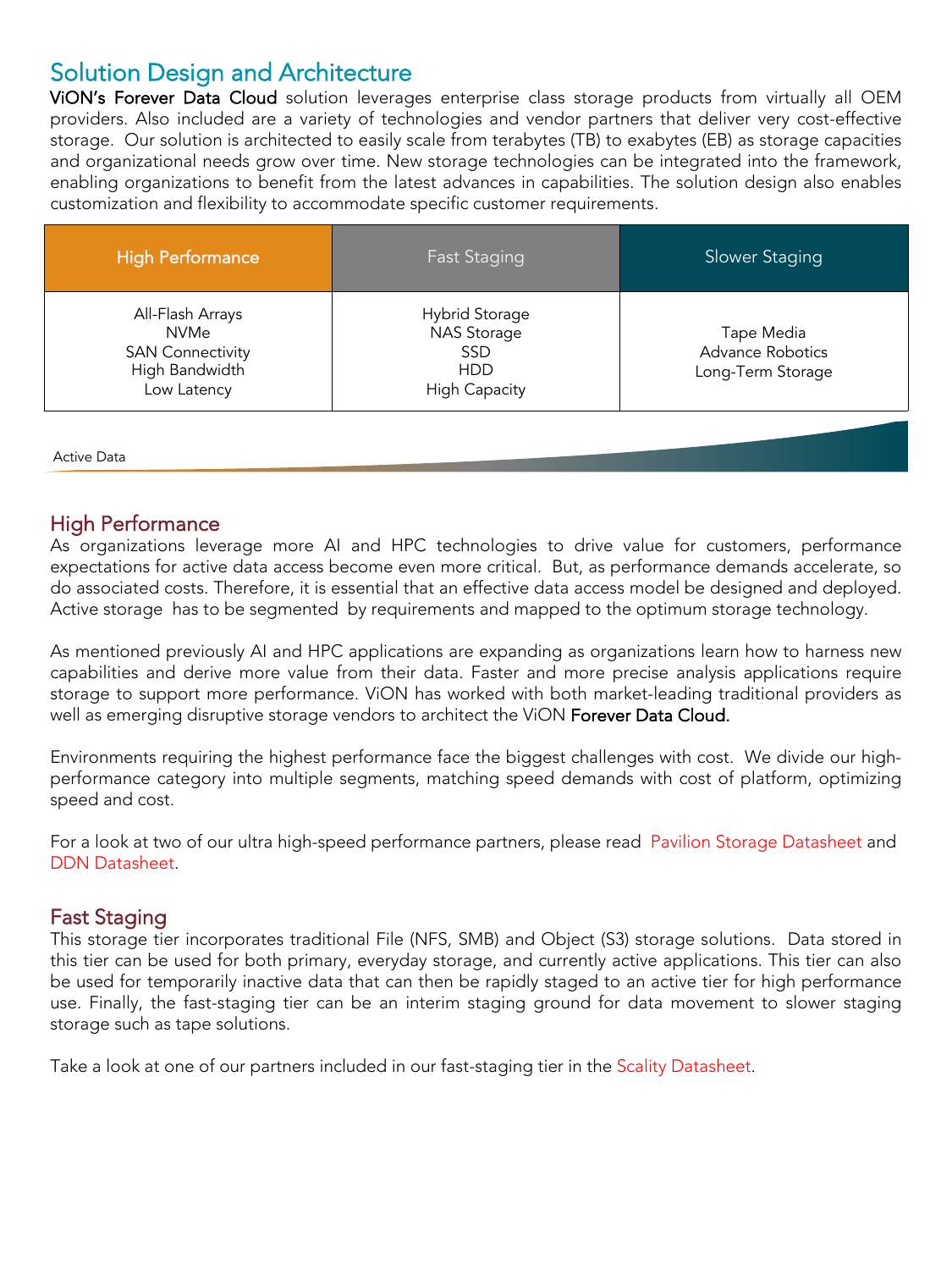# Slower Staging

Inactive data resides within this storage tier. Typically, tape media has been used to retain data for disaster recovery or compliance purposes. Tape is a reliable, secure and cost-effective media type to store data for long periods of time.

The data stored in this tier is not accessed regularly by users or applications, but it is vital as organizations are reaching back to their historical content to gather additional insights from the data. Data can reside in this tier for weeks, months or even years, and staged to either of the other storage tiers as needed.

Learn more: Quantum Scalar Datasheet.

### Policy Manager

The VION Forever Data Cloud provides an integrated Policy Manager allowing organizations to manage their data across tiers, whether the data is in the active or inactive state. Inactive data can be easily and quickly staged to the active tier as needed and then moved back to the inactive storage tier after the processing jobs have completed.

The Policy Manager provides automated, policy-based tiering of data to simplify the data lifecycle management. While tiering the data, the Policy Manager maintains the location of all data and allows users to search for data across their entire storage environment.

The Policy Manager can be integrated with Public Cloud provider storage, as well enabling hybrid and multicloud solution design.

For more information on ViON's Policy Manager solutions, please review the following datasheets: Quantum Xcellis Datasheet and Quantum StorNext Datasheet.

# Designed for Cyber Security

ViON's Forever Data Cloud was developed with the goal of delivering data accessibility with the highest level of cyber security. Working with industry-leading OEMS, ViON provides secure access to data no matter where it resides within the ViON Forever Data Cloud.

| <b>Cyemptive Perimeter Fortress</b>                                                                                                                                                                                                                                                 | CPF Defense-in-Depth                                                                                                                                                                                                                                                | <b>Cyemptive Web Fortress</b>                                                                                                                                                                               | Cyemptive Archive Scanner                                                                                                                                                                                                                    |
|-------------------------------------------------------------------------------------------------------------------------------------------------------------------------------------------------------------------------------------------------------------------------------------|---------------------------------------------------------------------------------------------------------------------------------------------------------------------------------------------------------------------------------------------------------------------|-------------------------------------------------------------------------------------------------------------------------------------------------------------------------------------------------------------|----------------------------------------------------------------------------------------------------------------------------------------------------------------------------------------------------------------------------------------------|
| (CPF)                                                                                                                                                                                                                                                                               | $(CPF-DiD)$                                                                                                                                                                                                                                                         | (CWF)                                                                                                                                                                                                       | (CAS)                                                                                                                                                                                                                                        |
| Installed at the perimeter to<br>replace existing firewalls<br>Protects boundaries and<br>secures access to systems<br>and networks<br>Provides protection from<br>North-South attack vectors<br><b>Cyemptive VPN Fortress</b><br>(CVF) add-on provides secure<br><b>VPN</b> access | Installed within the datacenter<br>to protect public clouds, high<br>performance computing<br>(HPC) environments and<br>sensitive systems<br>Prevents<br>infiltration/exfiltration of<br>malicious entities<br>Provide protection from East-<br>West attack vectors | Boosts web security for<br>applications and protects<br>against threats without human<br>intervention<br>Utilizes load balancing to<br>ensure interruption free<br>requests between users and<br>webservers | Detects anomalies in the data<br>prior to backup and when<br>recovering files. This<br>appliance and process<br>ensures safe file backup,<br>vaulting, and recovery with<br>secure auditing and alerting if<br>any anomalies are discovered. |

For more information on our cyber security features, take a look at the following: Cyemptive Enterprise Scanner, Cyemptive Web Fortress and Cyemptive Perimeter Fortress and Zero Trust Access.